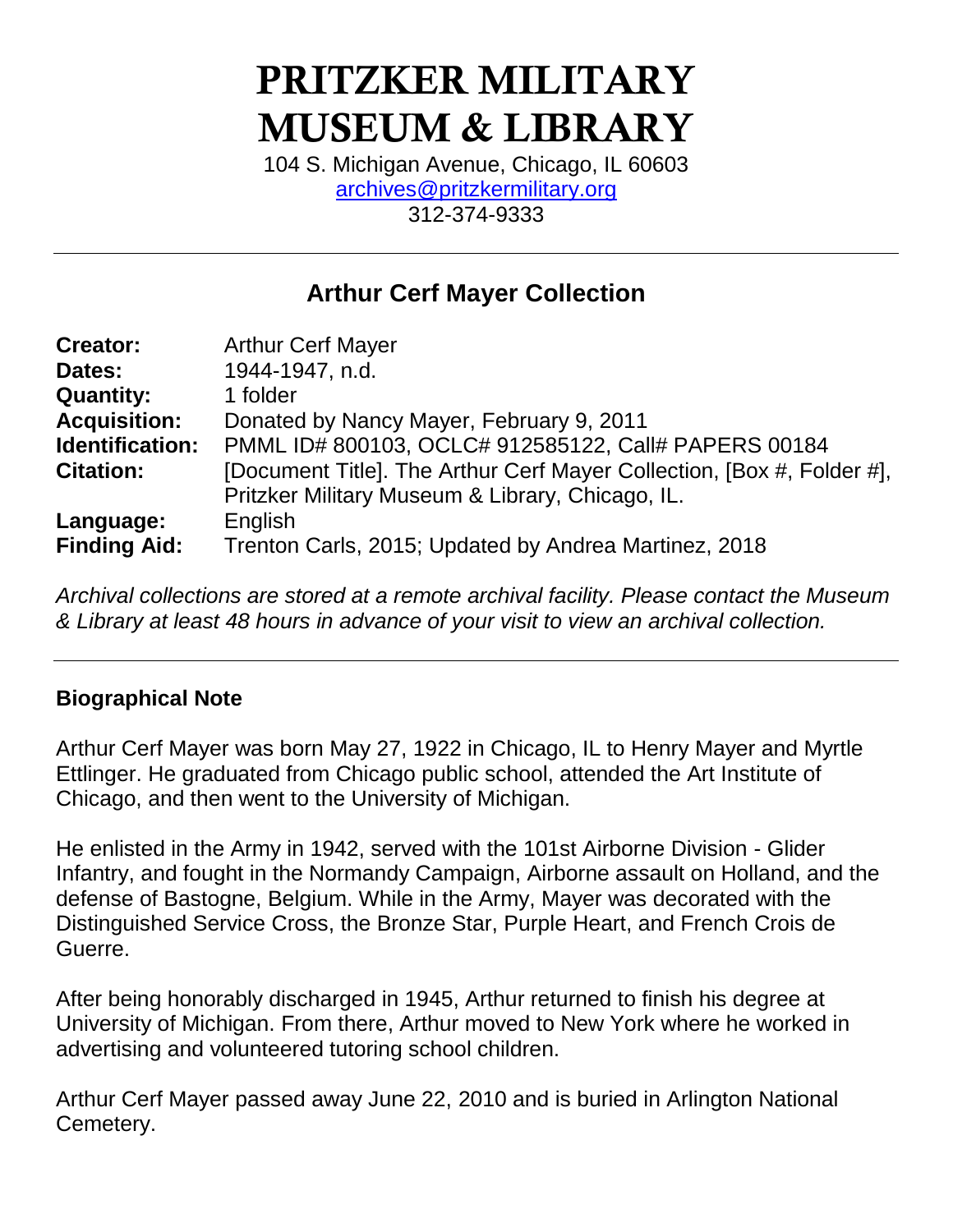#### **Scope and Content of the Collection**

The Arthur Cerf Mayer Collection consists primarily of photocopied military documents and certificates pertaining to Mayer's service in the United States Army during World War II. The photocopied documents contain information and records on Mayer's service as well as awards he received. The collection also contains one photograph of Mayer and a photocopied sheet of two newspaper articles mentioning Mayer.

#### **Arrangement**

The collection arrived in no discernable order and original order has been maintained. The collection consists of one series:

#### **Series One: Military Documents.**

#### **Rights**

Copyrights held by Nancy Mayer were transferred to the Pritzker Military Museum & Library. All other rights are held by the author or publisher. Users assume responsibility for following copyright laws as established by US Code Title 17.

# **Key Subjects**

This collection is indexed under the following headings in the Library's online catalog. Researchers interested in materials about related topics, persons, or places should search the catalog using these subject headings.

# **Subjects**

United States.--Army.--Glider Infantry Regiment. World War, 1939-1945--Aerial operations.

# **Container List**

|           | 800103001 Photograph: Arthur Cerf Mayer in uniform                                        | n.d.      |
|-----------|-------------------------------------------------------------------------------------------|-----------|
| 800103002 | <b>Enlisted Record and Report of Separation: Honorable</b><br>Discharge form. (photocopy) | 9/19/1945 |
| 800103003 | Citation for the Bronze Star Medal for Arthur C. Mayer -<br>Glider Infantry. (photocopy)  | n.d.      |